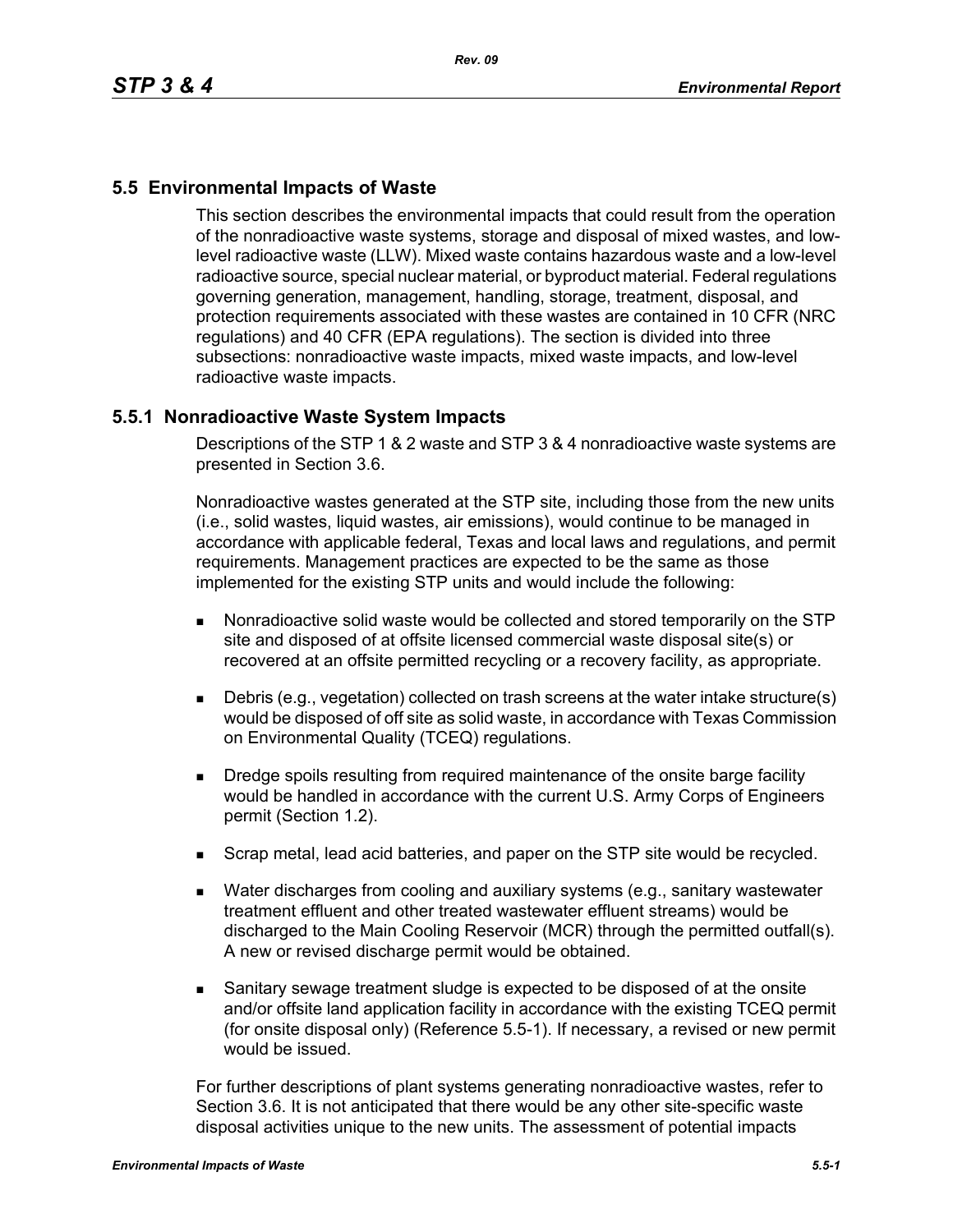resulting from the discharge of nonradioactive wastes is presented in the following subsections.

# **5.5.1.1 Impacts of Discharges to Water**

Nonradioactive waste water discharges to surface water would increase as a result of several aspects of STP 3 & 4 operation, such as additional cooling water system blowdown, permitted wastewater from the new units' auxiliary systems, and storm water runoff from new impervious surfaces. Table 3.6-1 lists possible water treatment chemicals that would be used for the new units, based on current usage for STP 1 & 2. As discussed in Section 3.6, sanitary and other waste water effluents discharge to the MCR though TCEQ permitted outfalls, subject to constituent permitted levels summarized in Table 3.6-2. Ambient or baseline water quality conditions are discussed in Section 2.3.3. There is one discharge outfall from the MCR (blowdown line) that releases water from the MCR to the Colorado River. Concentrations of constituents in MCR blowdown would be minimal or undetectable in the Colorado River. Smaller volume discharges associated with plant auxiliary systems would be discharged in accordance with the applicable TCEQ water quality standards. Therefore, potential impacts from constituents in the cooling water and plant auxiliary system discharges from the new units would be SMALL.

STPNOC will need to revise the existing Storm Water Pollution Prevention Plan (SWPPP), which prevents or minimizes the discharge of harmful quantities of pollutants with the storm water discharge, to reflect the addition of new paved areas and facilities and changes in drainage patterns. The impacts of the addition of impervious surfaces are expected to be negligible because Best Management Practices initiated through STPNOC's Stormwater Pollution Prevention Plan will be employed to control storm water runoff. Impacts from increases in volume or pollutants in the storm water discharge will be SMALL and will not warrant mitigation.

## **5.5.1.1.1 Sanitary Waste**

Sanitary waste will be collected in an onsite sewage treatment plant, the design of which will meet the requirements of the Texas Pollutant Discharge Elimination System (TPDES) effluent standards, specifically a biochemical oxygen demand (BOD) of 20 mg/l (daily average)/45 mg/l (daily maximum), a minimum residual chlorine requirement of 1 mg/l after a 20-minute detention, and a total suspended solids (TSS) concentration of 20 mg/l (daily average)/45 mg/l (daily maximum) (Reference 5.5-2). The wastewater treatment generated sludge would be disposed of at onsite or offsite facilities. A revised or new permit would be submitted to TCEQ for any additional discharges, if necessary (Reference 5.5-2).

It should be noted that as discussed in Section 5.5.1.1, the MCR ultimately discharges to the Colorado River at one effluent discharge point. The large volume of water available for mixing contained in the MCR, and STP's adherence to effluent discharge limitations, will result in an insignificant buildup of BOD or other sewage constituents. Therefore, based on the TCEQ effluent limit standards and the dilution provided by MCR, potential impacts associated with increases in sanitary waste from the operation of the new units will be SMALL and will not warrant mitigation.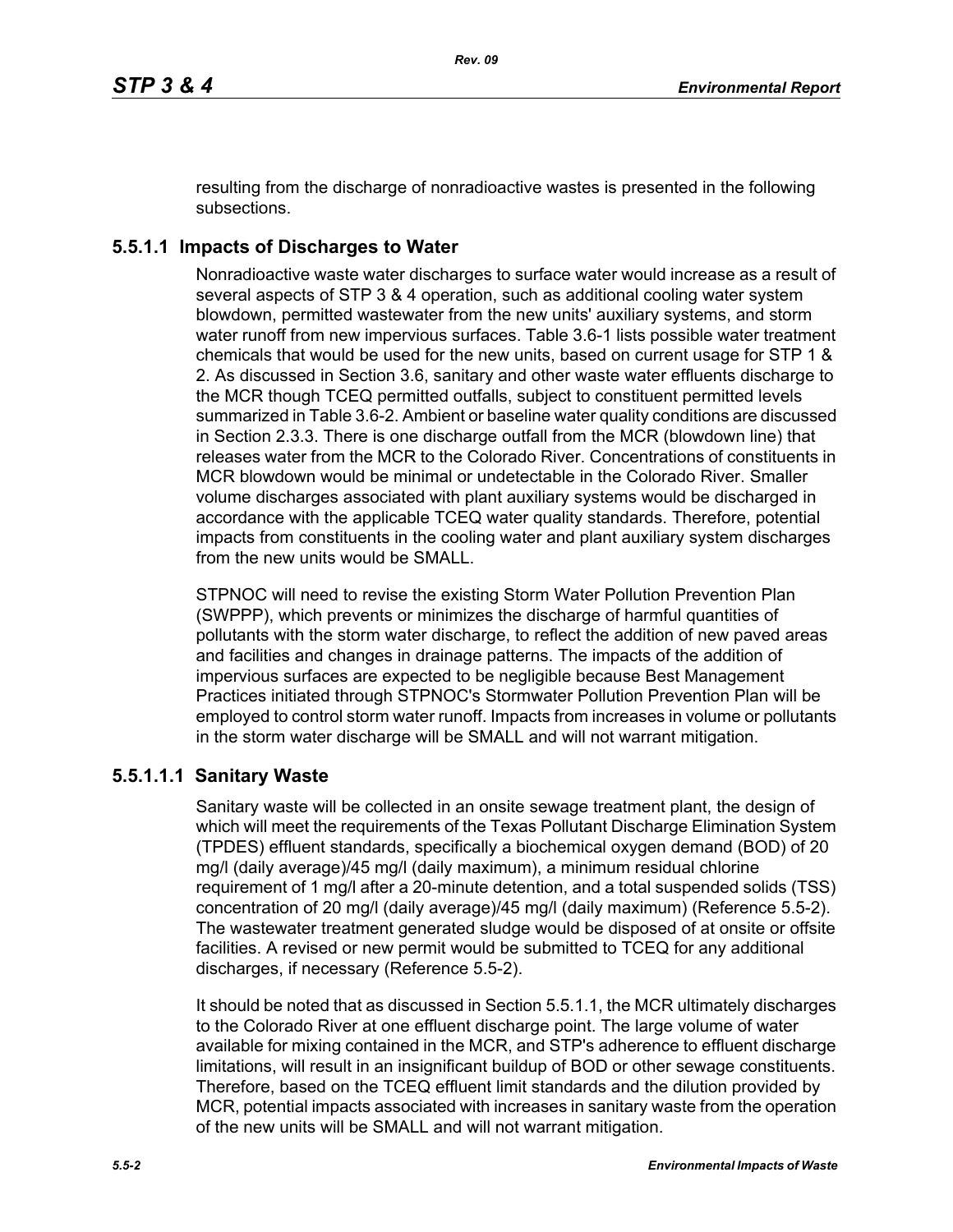# **5.5.1.2 Impacts of Discharges to Land**

Operation of the new units would result in an increase in the total volume of solid waste generated at the STP site. The types of solid waste generated were discussed in Section 3.6.3.5. However, it is anticipated there would be no fundamental change in the characteristics of these wastes or the way they are currently managed at STP 1 & 2. All applicable federal, Texas, and local requirements and standards would be met with regard to handling, transportation, and offsite land disposal of the solid waste at licensed facilities. Any waste disposed of onsite (e.g., sludge) would be in accordance with a revised or current TCEQ Permit (Reference 5.5-1). Current land application permit requirements address location of the land application area with respect to water supply (ground and surface) and other water conveyance structures (e.g., irrigation channels). The land application permit further addresses soil and water table requirements, both of which would be satisfied by STPNOC if a new or revised land application permit would be necessary. Restoration of the land application areas, if necessary, would follow applicable TCEQ guidelines.

Any necessary dredging activities, and the resulting stockpiling and/or disposal of the dredged material, would be addressed in a new/revised permit (i.e., U.S. Army Corps of Engineers permit) as discussed in Section 1.2.

STPNOC has recycling and waste minimization programs in place. Approximately 70% of all nonradioactive solid waste is recycled. Nonradioactive solid waste at STP 3 & 4 would be reused or recycled according to current STPNOC policies to the extent practicable. Solid wastes appropriate for recycling or recovery (e.g., used oil, antifreeze, scrap metal, paper) would be managed through the use of approved and appropriately licensed contractors. Nonradioactive solid waste destined for offsite land disposal would be disposed of at approved and licensed offsite commercial waste disposal site(s). Therefore, potential impacts from land disposal of nonradioactive solid wastes, including onsite sludge, would be SMALL and will not warrant mitigation.

## **5.5.1.3 Impacts of Discharges to Air**

Operation of the new units would increase small amounts of gaseous emissions to the air, primarily from equipment associated with plant auxiliary systems (e.g., diesel engines, combustion turbines, diesel-driven fire pumps). These emissions are intermittent since they are associated with backup-type systems. Projected emissions from the diesel-fueled equipment are provided in Table 3.6-3. Cooling tower impacts on terrestrial ecosystems are addressed in Section 5.3.3.2.

Air emission sources associated with the new units will be managed in accordance with federal, Texas, and local air quality control laws and regulations. Several requirements for air permits (permits by rule) have been issued to STPNOC by TCEQ. For example, a permit by rule authorization has been issued to STPNOC for backup and emergency equipment (Reference 5.5-3). Based on the amount of potential air emissions, and the intermittent nature of the potential emissions, impacts to air quality would be SMALL and will not warrant mitigation.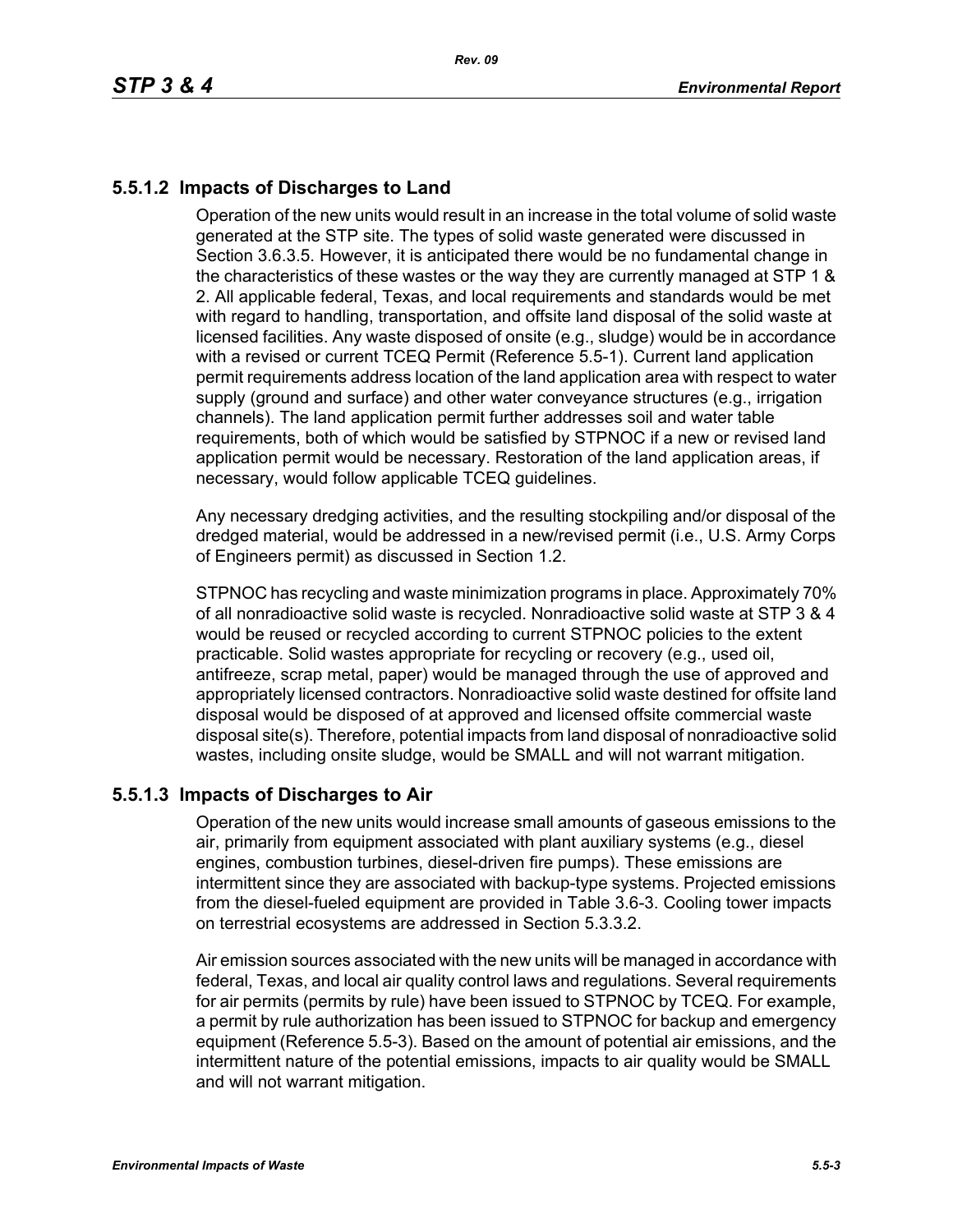## **5.5.2 Mixed Waste Impacts**

The term ''mixed waste'' refers specifically to waste that is regulated as both radioactive waste and hazardous waste. Radioactive materials at nuclear power plants are regulated by the NRC under the Atomic Energy Act (AEA 1954). Hazardous wastes are regulated by the state of Texas, which is an EPA-authorized state (a state authorized by the EPA to regulate those portions of the federal act) under the Resource Conservation and Recovery Act of 1976 (RCRA).

Mixed waste generated on site is assessed based on the following laws and regulations. The radioactive component of mixed waste must satisfy the definition of Low Level Waste (LLW) in the Low-Level Radioactive Waste Policy Amendments Act (LLRWPAA) of 1985. The hazardous component must exhibit at least one of the hazardous waste characteristics identified in 40 CFR 261, Subpart C, or be listed as a hazardous waste under 40 CFR 261, Subpart D. Entities that generate, treat, store, or dispose of mixed wastes are subject to the requirements of the Atomic Energy Act, the Solid Waste Disposal Act of 1965, as amended by the RCRA in 1976, and the Hazardous and Solid Waste Amendments, which amended the RCRA in 1984. The federal agencies responsible for ensuring compliance with these statutes are the NRC and the EPA.

## **5.5.2.1 Plant Systems Producing Mixed Waste**

Mixed waste contains hazardous waste and a low-level radioactive source, special nuclear material, or byproduct material. A 1990 survey by the NRC identifies the following types of mixed low-level waste at reactor facilities (Reference 5.5-4):

- Waste oil from pumps and other equipment
- Chlorinated fluorocarbons (CFC) resulting from cleaning, refrigeration, degreasing, and decontamination activities
- **Dreamic solvents, reagents, compounds, and associated materials such as rags** and wipes
- Metals such as lead from shielding applications and chromium from solutions and acids
- Metal-contaminated organic sludge and other chemicals
- Aqueous corrosives consisting of organic and inorganic acids

Nuclear power plants are not large generators of mixed waste. Proper chemical handling techniques and pre-job planning ensures that only small quantities of mixed waste will be generated by STP 3 & 4. The specific types and quantities of mixed waste that could be generated in new operating reactors are not available. However, each Advanced Boiling Water Reactor (ABWR) is estimated to generate a maximum of approximately 474 m<sup>3</sup> per year (948 m<sup>3</sup> for two units - shipped) of solid LLW (Table 3.5-12). The two existing STP units generate approximately 530  $m<sup>3</sup>$  annually of LLW (Table 2.9-1). Each reactor is estimated to produce approximately 0.5  $\mathrm{m}^3$ /year of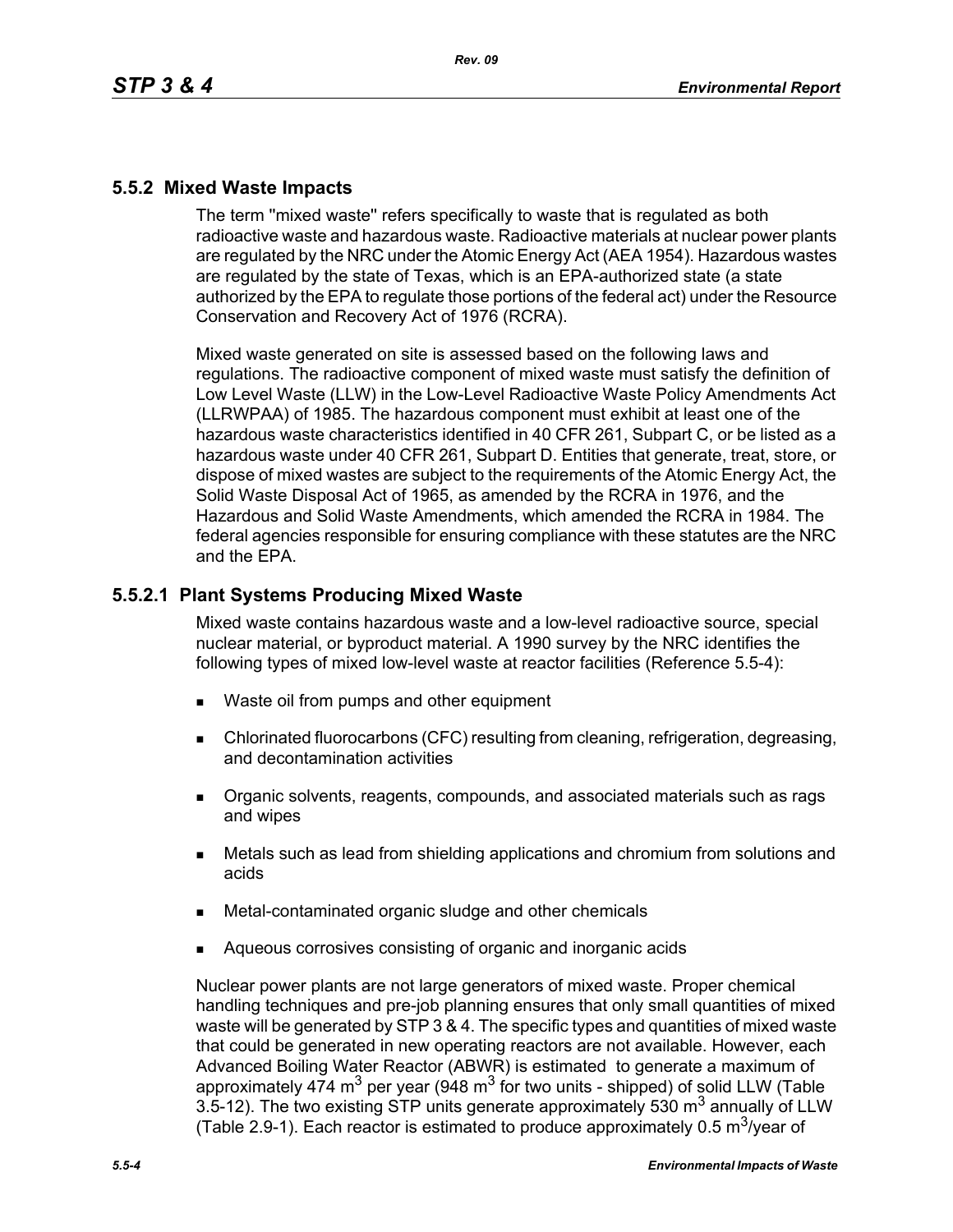mixed waste. However, the volume will more likely be zero, based on the current waste minimization practices used at the STP site which have resulted in no mixed waste generation over the past 5 years. STPNOC would manage mixed wastes generated at the new units in accordance with existing plant programs.

#### **5.5.2.2 Mixed Waste Storage and Disposal Plans**

The volume of mixed waste could be reduced or eliminated by one or more of the following treatments before disposal: decay, stabilization, neutralization, filtration, or chemical or thermal destruction by an offsite vendor.

Some small quantities of mixed waste, if generated, would be temporarily stored on site due to the lack of treatment options or disposal sites, if necessary. For this reason, impacts resulting from occupational exposure to chemical hazards and radiological doses could be higher than otherwise expected. Occupational chemical and radiological exposures could occur during the testing of mixed wastes to determine if the constituents are chemically hazardous. In those cases, appropriate hazardous chemical control and radiological control measures would be applied.

#### **5.5.2.3 Environmental Impacts**

If mixed wastes are generated, minimal environmental impacts would result from storage or shipment of the mixed wastes. In the event of a mixed waste spill, emergency operating procedures (EOPs) would be implemented to limit any onsite impacts, in accordance with the STPEGS Integrated Spill Contingency Plan, which will be updated to reflect STP 3 & 4. In the event of a spill, properly trained emergency response personnel would maintain a current facility inventory on the types of waste, volumes, locations, hazards, control measures, and precautionary measures to be taken.

Generation and temporary storage of mixed waste can expose workers to hazards associated with the chemical component(s) of the mixed waste matrix from potential leaks and spills. STPNOC will implement appropriate procedures, if it becomes necessary to store mixed wastes, temporarily, on the site. These procedures could include proper labeling of containers, installation of fire detection and suppression equipment (if required), use of fences and locked gates, availability of emergency shower and eyewash facilities, posting of hazard signs, and regular inspections.

The existing emergency procedures will limit any onsite impacts. The impacts from the treatment, storage and disposal of mixed wastes generated by the new units will be SMALL and will not warrant mitigation.

Offsite shipment, treatment, and disposal options depend on the hazard levels and radiological characteristics of the mixed waste. Because personnel performing packaging and shipping could be exposed to radiation from the mixed waste, appropriate controls would be implemented to ensure that ALARA goals are not exceeded. EPA mandates that waste storage containers in temporary storage be inspected weekly and certain aboveground portions of hazardous waste storage tanks be inspected daily. The purpose of these inspections is to detect leakage from, or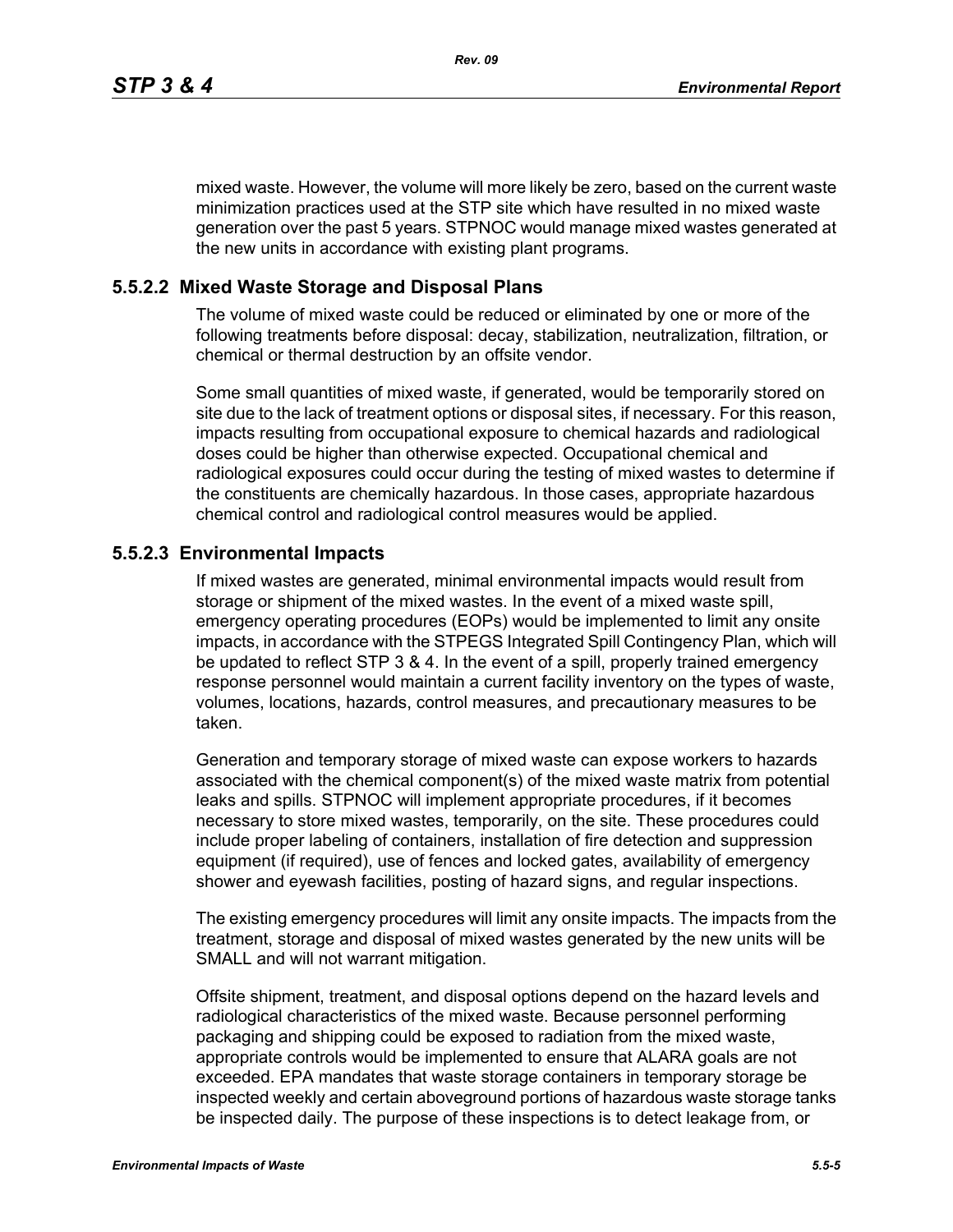deterioration of containers (40 CFR 264). Waste inspection methods could include direct visual monitoring or remote monitoring for detecting leakage or deterioration. In addition, measures would be provided to promptly locate, segregate, and manage the leaking containers to mitigate the effects of mixed waste hazards.

STP 1 & 2 has not produced any mixed wastes for several years, and it is anticipated that little to no mixed waste would be produced at STP 3 & 4. Any impacts from the treatment, storage, and disposal of mixed wastes generated by STP 3 & 4 will be SMALL and will not warrant mitigation beyond what has been described in the previous paragraphs.

#### **5.5.2.4 Waste Minimization Plan**

Primary importance would be placed on source reduction efforts to prevent pollution and to eliminate or reduce the generation of hazardous waste. Reducing the quantity, toxicity, or mobility of the hazardous waste before accumulation or disposal would be considered when prevention or recycling is not possible or practical. The existing STP site waste minimization plan currently in use at the site would be updated to apply to the new units.

#### **5.5.3 Radioactive Waste (Low Level)**

It is estimated that two ABWRs will generate approximately 948 m3 of LLW annually, as described in Section 3.5.4. Onsite temporary storage facilities for LLW will be designed to minimize personnel exposures from waste waiting shipment. STPNOC will conform to NRC and EPA requirements and guidelines which ensure that LLW is temporarily stored in facilities that are designed and operated properly and that public health and safety and the environment are adequately protected. These requirements and guidelines include the following:

- **The amount and activity of material allowed in a storage facility and the shielding** used also should be controlled by the dose rate criteria for both the occupational exposures at the site boundary and any adjacent offsite areas. Direct radiation and effluent limits are restricted by 10 CFR Part 20 and 40 CFR Part 190. The exposure limits given in 10 CFR 20.1301 apply to unrestricted areas.
- Containers and their waste forms should be compatible to prevent significant corrosion within the container. After a period of storage, the subsequent transportation and disposal should not cause a container breach.
- Gases generated from organic materials in waste packages should be evaluated periodically with respect to container breach. After a period of storage, the subsequent transportation and disposal should not cause a container breach.
- **High-activity resins should not be stored more than one year unless they are in** containers with special vents.
- A program of at least quarterly visual inspection should be established, as necessary.